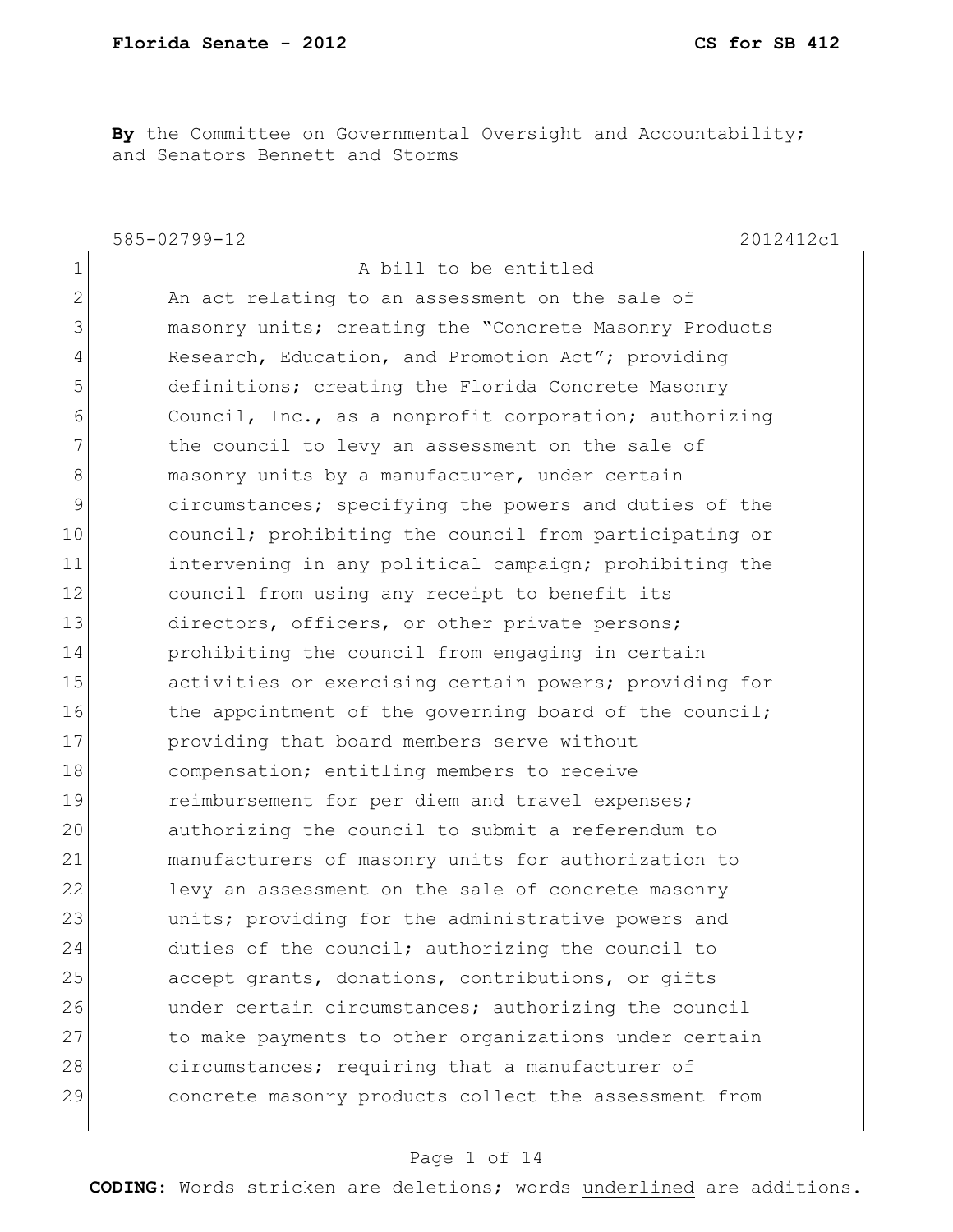|    | 585-02799-12<br>2012412c1                                        |
|----|------------------------------------------------------------------|
| 30 | a purchaser at the time of sale of a concrete masonry            |
| 31 | unit; authorizing the council to initiate legal action           |
| 32 | against a manufacturer that fails to remit the                   |
| 33 | assessment; providing a procedure for manufacturers to           |
| 34 | petition for a referendum to continue the assessment;            |
| 35 | requiring the council to adopt bylaws; providing an              |
| 36 | effective date.                                                  |
| 37 |                                                                  |
| 38 | WHEREAS, the Legislature intends to promote the growth of        |
| 39 | the concrete masonry industry in this state; to assure the       |
| 40 | public that a superior, sustainable construction material is     |
| 41 | produced by a skilled and educated workforce; to provide for the |
| 42 | general economic welfare of the state and of the producers,      |
| 43 | contractors, and end-use consumers of masonry products; and to   |
| 44 | provide the masonry industry of this state with the authority to |
| 45 | establish a self-financed, self-governed program to help         |
| 46 | develop, maintain, and expand the state, national, and foreign   |
| 47 | markets for masonry products and services that are mined,        |
| 48 | manufactured, produced, or processed in this state, NOW,         |
| 49 | THEREFORE,                                                       |
| 50 |                                                                  |
| 51 | Be It Enacted by the Legislature of the State of Florida:        |
| 52 |                                                                  |
| 53 | Section 1. Concrete Masonry Products Research, Education,        |
| 54 | and Promotion Act.-                                              |
| 55 | (1) SHORT TITLE. - This section may be cited as the "Concrete    |
| 56 | Masonry Products Research, Education, and Promotion Act."        |
| 57 | DEFINITIONS. - As used in this section, the term:<br>(2)         |
| 58 | "Commission" means the Florida Building Commission.<br>(a)       |
|    |                                                                  |

# Page 2 of 14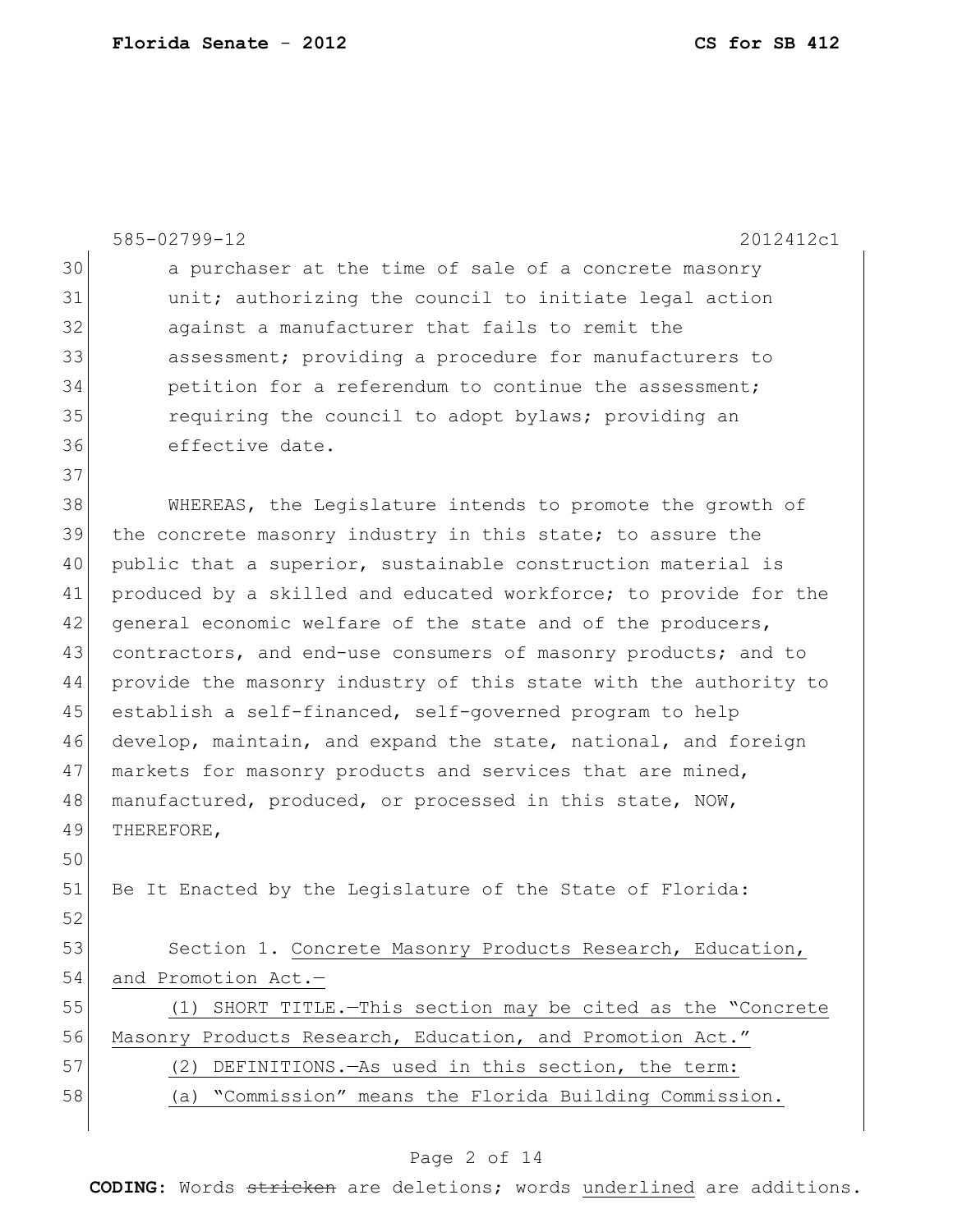|    | 585-02799-12<br>2012412c1                                        |
|----|------------------------------------------------------------------|
| 59 | (b) "Concrete masonry products" refers to a broad class of       |
| 60 | products, including, but not limited to, concrete masonry units  |
| 61 | and hardscape products such as concrete pavers and segmental     |
| 62 | retaining wall units that are manufactured on a block machine    |
| 63 | using dry-cast concrete.                                         |
| 64 | (c) "Concrete masonry unit" means a concrete masonry             |
| 65 | product that is a man-made masonry unit having a nominal width   |
| 66 | of 3 inches or greater and manufactured by a block machine using |
| 67 | dry-cast concrete. The term includes, but is not limited to,     |
| 68 | gray block, architectural block, concrete brick, concrete        |
| 69 | masonry units to be post-tensioned, concrete masonry units to be |
| 70 | surface-bonded, sound wall block, and fence block. The term does |
| 71 | not include concrete veneer units having a width of less than 3  |
| 72 | inches, segmental retaining wall units, concrete pavers, clay    |
| 73 | brick, clay masonry units, precast panels, cast stone, adhered   |
| 74 | manufactured stone masonry veneer, calcium silicate units,       |
| 75 | lintels and sills, articulating concrete or revetment block,     |
| 76 | autoclave-aerated concrete, and dimension stone.                 |
| 77 | (d) "Council" means the Florida Concrete Masonry Council,        |
| 78 | Inc.                                                             |
| 79 | (e) "Machine cavity" means the open space in the mold of a       |
| 80 | block machine capable of forming a single masonry unit that has  |
| 81 | nominal plan dimensions of 8 inches by 16 inches.                |
| 82 | (f) "Manufacturer" means a person engaged in the business        |
| 83 | of manufacturing concrete masonry units.                         |
| 84 | (q) "Masonry unit" means a noncombustible building product       |
| 85 | intended to be laid by hand or to be joined using mortar, grout, |
| 86 | surface bonding, post-tensioning, or some combination of these   |
| 87 | methods.                                                         |
|    |                                                                  |

# Page 3 of 14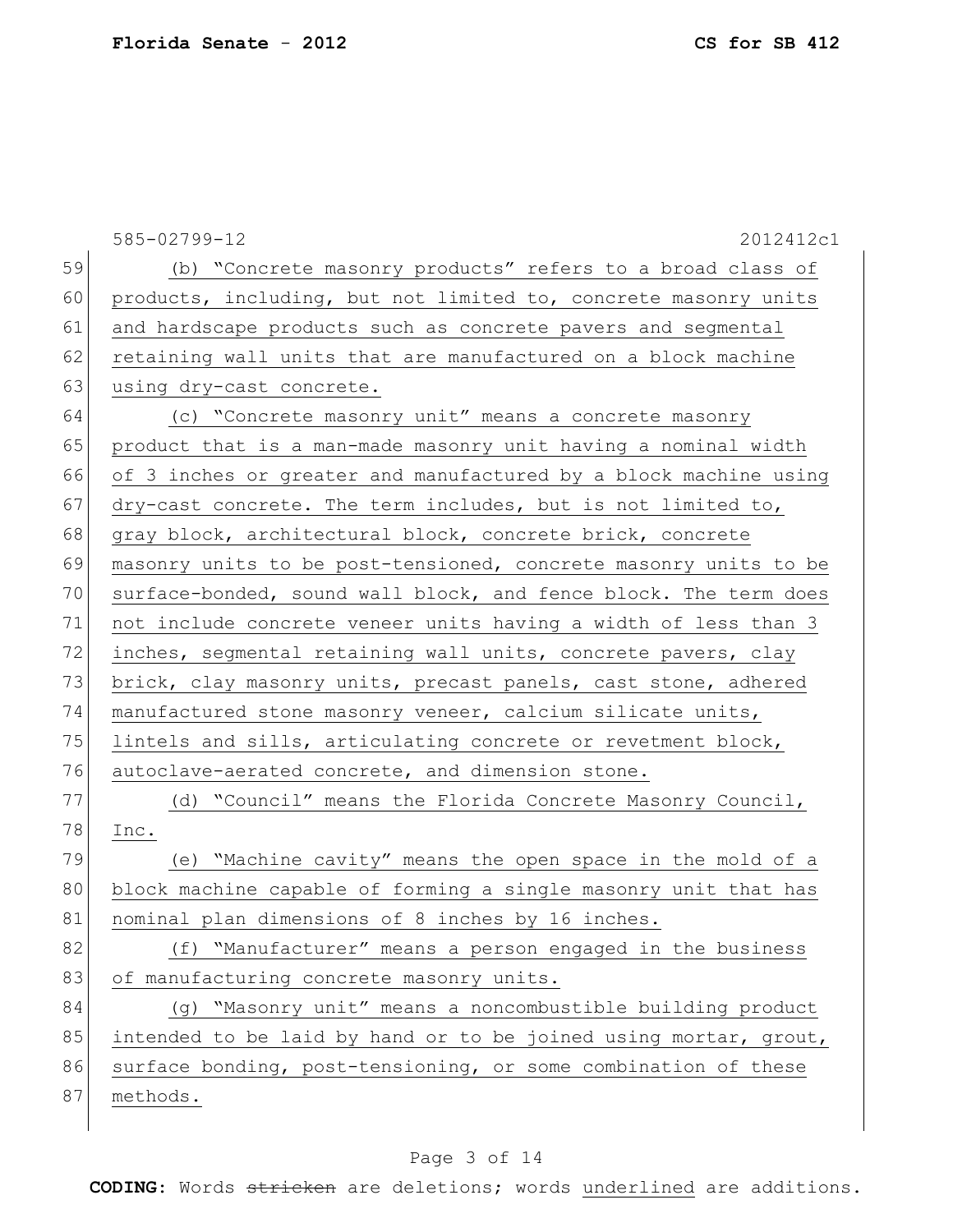|     | 585-02799-12<br>2012412c1                                        |
|-----|------------------------------------------------------------------|
| 88  | (3) FLORIDA CONCRETE MASONRY COUNCIL, INC.; CREATION;            |
| 89  | PURPOSES.-                                                       |
| 90  | (a) There is created the Florida Concrete Masonry Council,       |
| 91  | Inc., a nonprofit corporation organized under the laws of this   |
| 92  | state and operating as a direct-support organization of the      |
| 93  | commission.                                                      |
| 94  | (b) The council may levy an assessment of 1 cent per             |
| 95  | concrete masonry unit that is produced and sold by a             |
| 96  | manufacturer in the state if the imposition of the assessment is |
| 97  | approved by referendum pursuant to subsection (5). The proceeds  |
| 98  | of the assessment shall be used to fund the activities of the    |
| 99  | council. With respect to the administration of the assessment,   |
| 100 | the council shall:                                               |
| 101 | 1. Develop, implement, and monitor a collection system for       |
| 102 | the assessment which must be administered by an independent      |
| 103 | third party.                                                     |
| 104 | 2. Conduct referenda under subsections (5) and (11).             |
| 105 | (c) The council shall:                                           |
| 106 | 1. Plan, implement, and conduct programs of education,           |
| 107 | promotion, research, and consumer information and industry       |
| 108 | information which are designed to strengthen the market position |
| 109 | of the concrete masonry industry in this state and in the        |
| 110 | nation, to maintain and expand domestic and foreign markets, and |
| 111 | to expand the uses for concrete masonry products.                |
| 112 | 2. Use the proceeds of the assessment for the purpose of         |
| 113 | funding research, education, promotion, and consumer and         |
| 114 | industry information of concrete masonry products in this state  |
| 115 | and in the nation.                                               |
| 116 | 3. Coordinate research, education, promotion, industry, and      |

# Page 4 of 14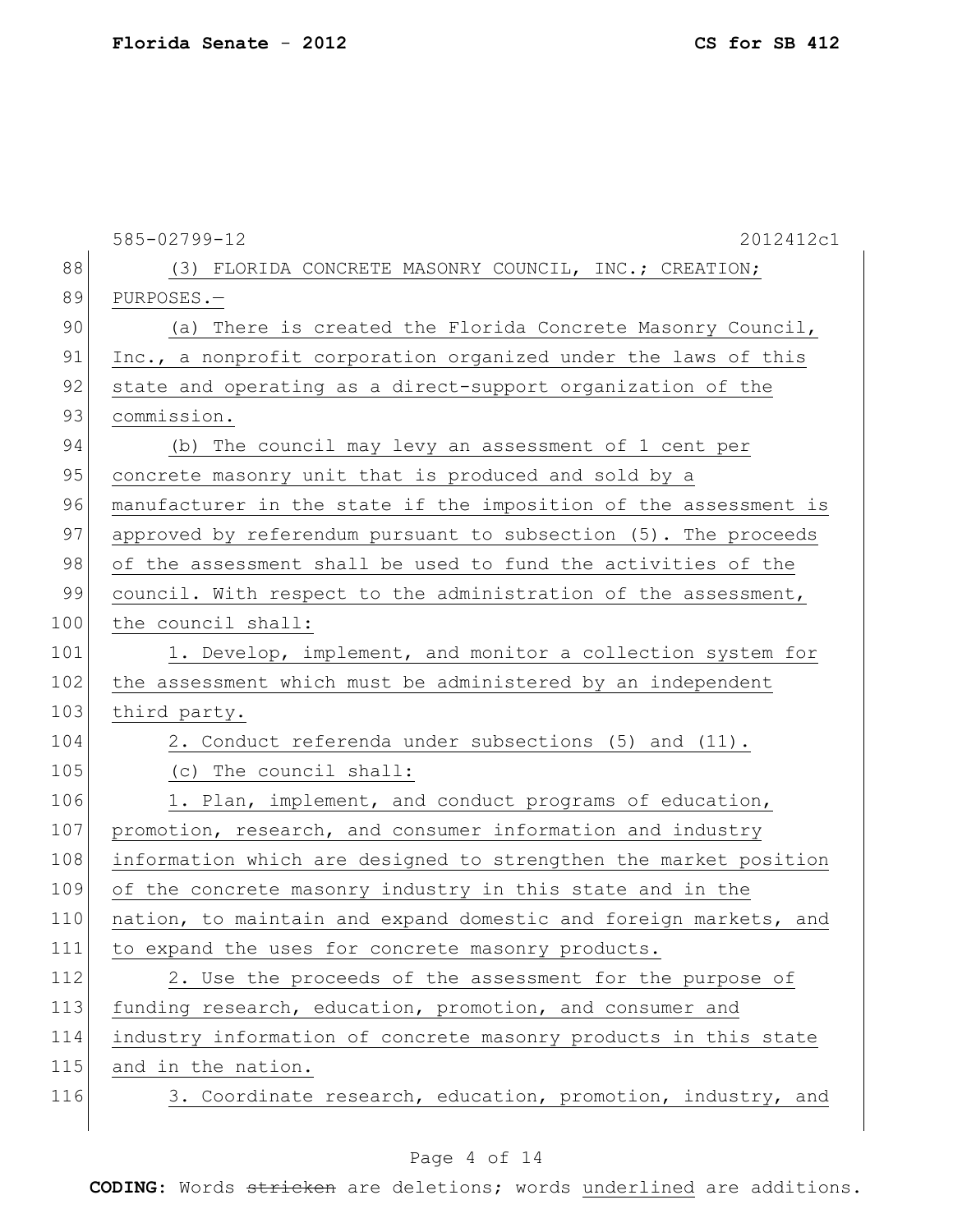|     | 585-02799-12<br>2012412c1                                        |
|-----|------------------------------------------------------------------|
| 117 | consumer information programs with national programs or programs |
| 118 | of other states.                                                 |
| 119 | 4. Develop new uses and markets for concrete masonry             |
| 120 | products.                                                        |
| 121 | 5. Develop and improve educational access to individuals         |
| 122 | seeking employment in the field of concrete masonry.             |
| 123 | 6. Develop methods of improving the quality of concrete          |
| 124 | masonry products for the purpose of windstorm protection.        |
| 125 | 7. Develop methods of improving the energy efficiency            |
| 126 | attributes of concrete masonry products.                         |
| 127 | 8. Inform and educate the public concerning the                  |
| 128 | sustainability and economic benefits of concrete masonry         |
| 129 | products.                                                        |
| 130 | 9. Serve as a liaison within the concrete masonry and other      |
| 131 | construction industries of the state and elsewhere in matters    |
| 132 | that would increase efficiencies that ultimately benefit both    |
| 133 | the consumer and the concrete masonry industry.                  |
| 134 | 10. Buy, sell, mortgage, rent, or improve, in any manner         |
| 135 | that the council considers expedient, real property or personal  |
| 136 | property, or both.                                               |
| 137 | 11. Publish and distribute such papers or periodicals as         |
| 138 | the board of directors considers necessary to encourage and      |
| 139 | accomplish the purposes of the council.                          |
| 140 | 12. Do all other acts necessary or expedient for the             |
| 141 | administration of the affairs and attainment of the purposes of  |
| 142 | the council.                                                     |
| 143 | 13. Approve an annual plan, budget, and audit for the            |
| 144 | council.                                                         |
| 145 | (d) 1. The council may not participate or intervene in any       |
|     |                                                                  |

# Page 5 of 14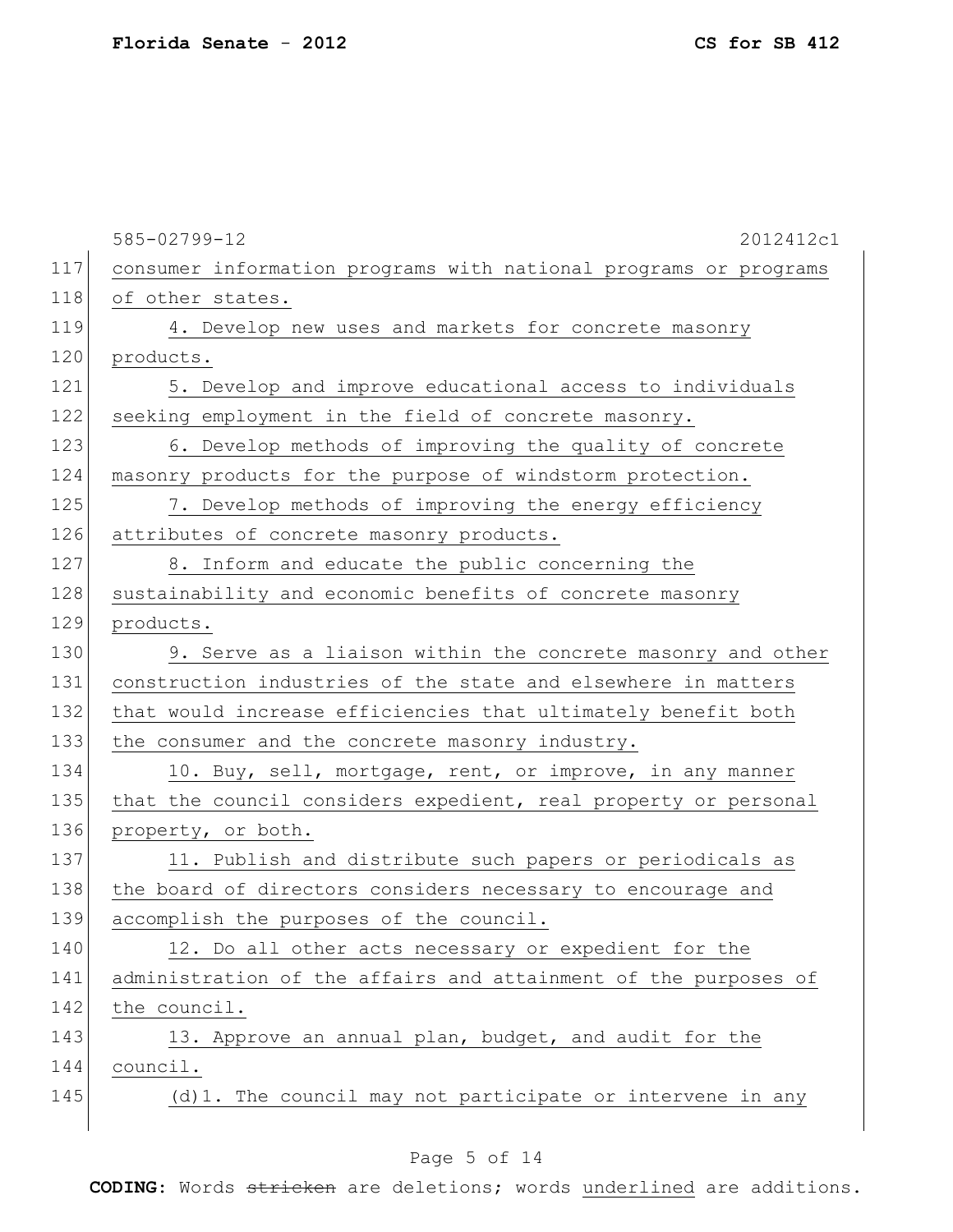585-02799-12 2012412c1 146 political campaign on behalf of or in opposition to any 147 candidate for public office or on behalf of or in opposition to 148 any state or local ballot initiative. This restriction includes, 149 but is not limited to, a prohibition against publishing or 150 distributing any statement. 151 2. The net receipts of the council may not in any part 152 inure to the benefit of or be distributable to its directors, 153 its officers, or other private persons, except that the council 154 may pay reasonable compensation for services rendered by staff 155 employees and may make payments and distributions in furtherance 156 of the purposes of this section. 157 3. Notwithstanding any other provision of law, the council 158 may not carry on any other activity not permitted to be carried 159 on by a corporation: 160 a. That is exempt from federal income tax under s. 161  $501(c)(3)$  of the Internal Revenue Code; or 162 b. To which charitable contributions are deductible under 163  $\vert$  s. 170(c)(2) of the Internal Revenue Code. 164 4. Notwithstanding any other statement of the purposes and 165 responsibilities of the council, the council may not engage in 166 any activity or exercise any power that is not in furtherance of 167 its specific and primary purposes. 168 (4) GOVERNING BOARD. 169 (a) The Florida Concrete Masonry Council, Inc., shall be 170 governed by a board of directors composed of 15 members as 171 follows: 172 1. Nine members representing concrete masonry 173 manufacturers. Of these board members, at least five must be a 174 representative of a manufacturer that is a member of the Masonry

#### Page 6 of 14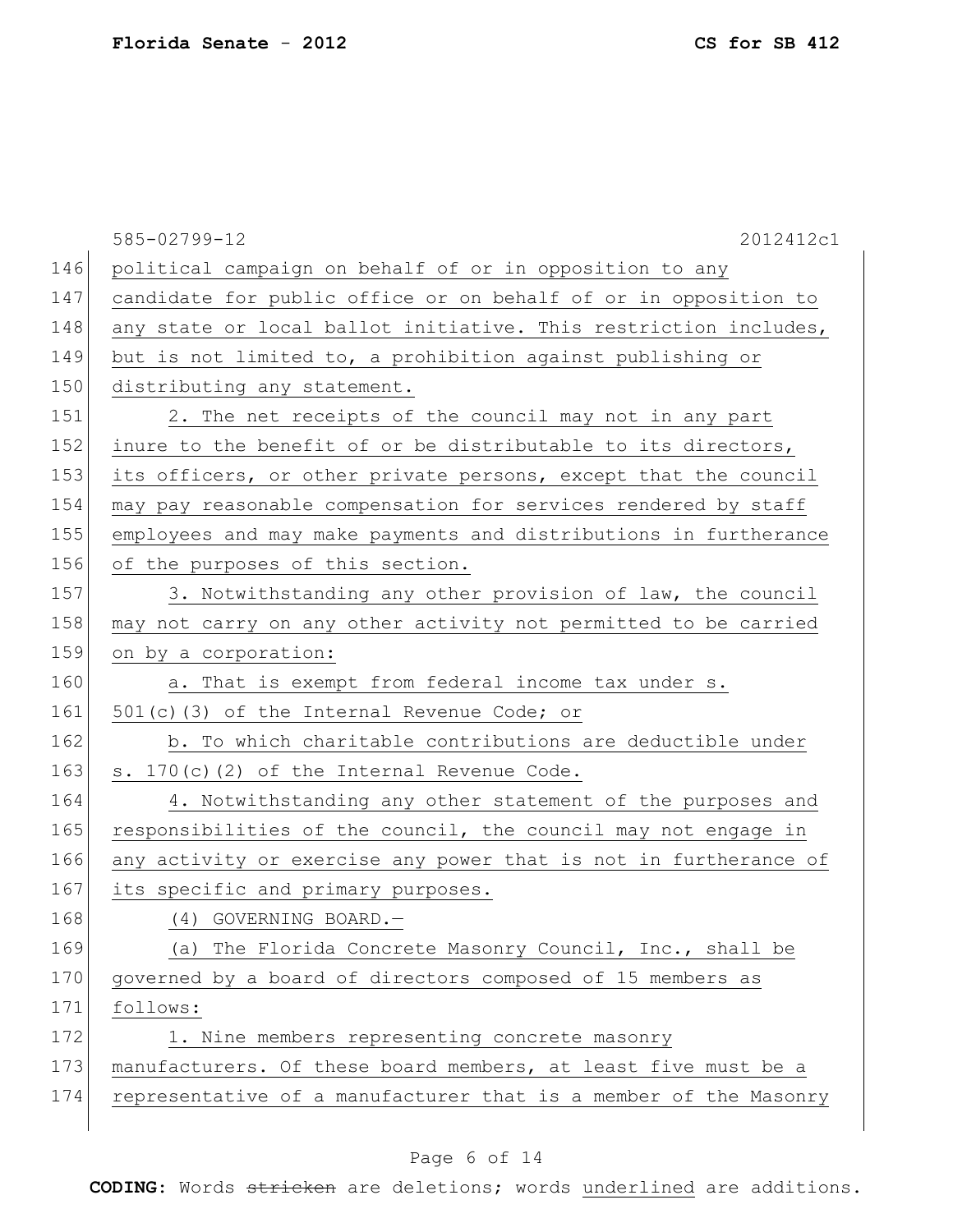|     | 585-02799-12<br>2012412c1                                        |
|-----|------------------------------------------------------------------|
| 175 | Association of Florida. These members must be representatives of |
| 176 | concrete masonry manufacturers of various sizes. A manufacturer  |
| 177 | may not be represented by more than one member of the board.     |
| 178 | 2. One member representing the Florida Building Commission.      |
| 179 | 3. One member representing the Florida Homebuilders              |
| 180 | Association.                                                     |
| 181 | 4. One member having expertise in apprenticeship or              |
| 182 | vocational training.                                             |
| 183 | 5. Two members who are masonry contractors and who are           |
| 184 | members of the Masonry Association of Florida.                   |
| 185 | 6. One member who is not a masonry contractor or                 |
| 186 | manufacturer or an employee of a masonry contractor or           |
| 187 | manufacturer, but who is otherwise a stakeholder in the masonry  |
| 188 | industry.                                                        |
| 189 | (b) The initial board of directors shall be appointed by         |
| 190 | the chair of the commission based on recommendations from the    |
| 191 | Masonry Association of Florida. Five of the initial board        |
| 192 | members shall be appointed to a 1-year term. Five shall be       |
| 193 | appointed for a 2-year term. The remaining board members shall   |
| 194 | be appointed for a 3-year term. Thereafter, each member shall be |
| 195 | appointed to serve a 3-year term and may be reappointed to serve |
| 196 | an additional consecutive term. After the initial appointments   |
| 197 | are made, each subsequent vacancy must be filled in accordance   |
| 198 | with the bylaws of the council. A member may not serve more than |
| 199 | two consecutive terms. A member representing a manufacturer or a |
| 200 | contractor must be employed by a manufacturer or contractor      |
| 201 | engaging in the trade or manufacture of concrete masonry         |
| 202 | products for at least 5 years immediately preceding the first    |
| 203 | day of his or her service on the board. All members of the board |
|     |                                                                  |

# Page 7 of 14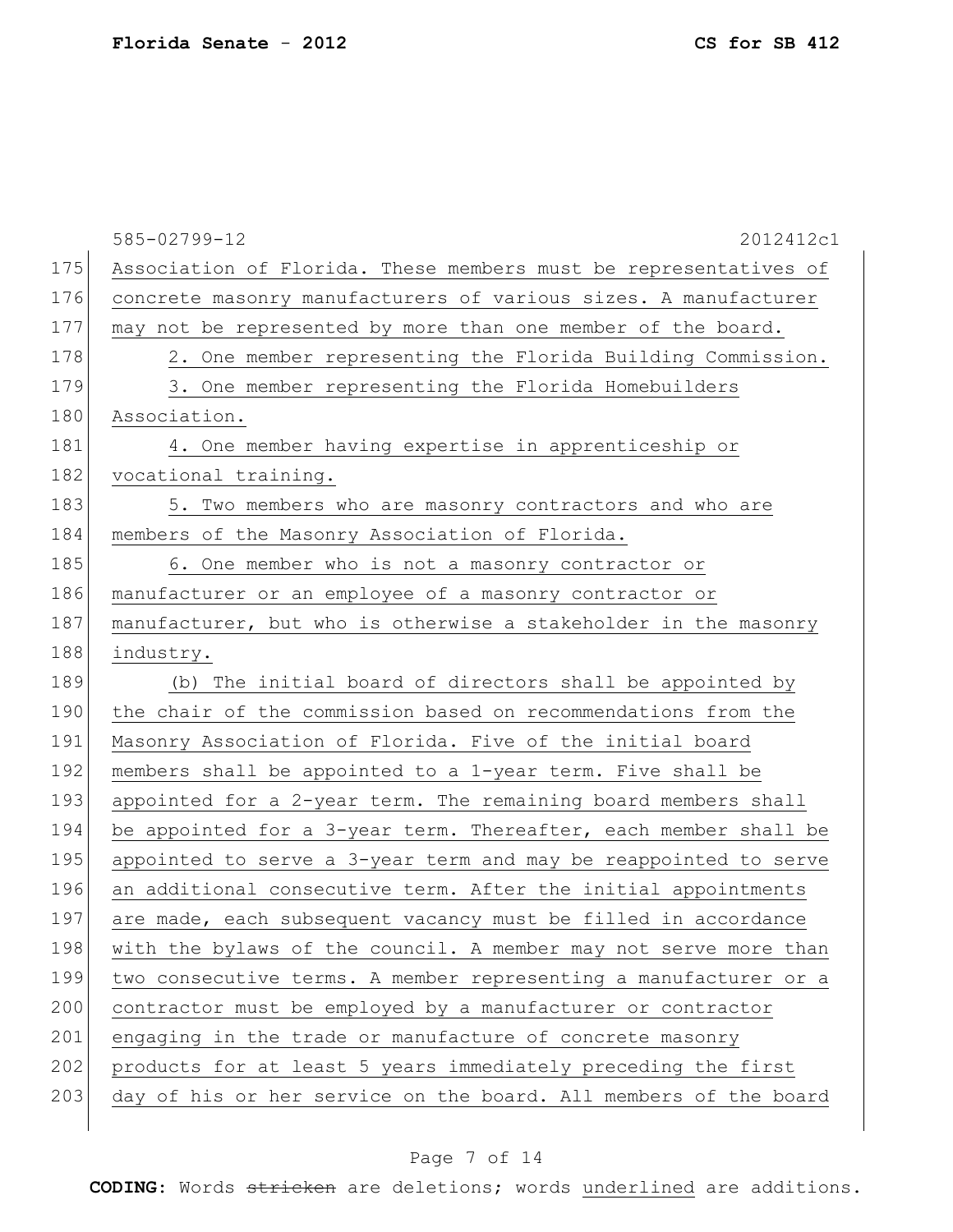|     | 585-02799-12<br>2012412c1                                        |
|-----|------------------------------------------------------------------|
| 204 | shall serve without compensation. However, the board members are |
| 205 | entitled to reimbursement for per diem and travel expenses       |
| 206 | incurred in carrying out the intents and purposes of this        |
| 207 | section in accordance with s. 112.061, Florida Statutes.         |
| 208 | (c) The council shall elect from its members a chair, vice       |
| 209 | chair, and a secretary-treasurer to a 2-year term. The chair of  |
| 210 | the board must be a concrete masonry manufacturer.               |
| 211 | (d) The council shall provide for its officers through its       |
| 212 | bylaws, including the ability to set forth offices and           |
| 213 | responsibilities and form committees necessary for the           |
| 214 | administration of this section.                                  |
| 215 | (e) If a member of the board is absent for two consecutive,      |
| 216 | officially called meetings, the board of directors may declare   |
| 217 | that position vacant.                                            |
| 218 | (f) The council shall provide through its bylaws a               |
| 219 | mechanism for selecting board members which will require the     |
| 220 | council to solicit candidates from throughout the concrete       |
| 221 | masonry industry. The mechanism must ensure a fair and equitable |
| 222 | representation on the board of manufacturers of various sizes    |
| 223 | and manufacturers from regions throughout the state.             |
| 224 | (5) REFERENDUM ON ASSESSMENTS. - All concrete masonry            |
| 225 | manufacturers in this state may vote in a referendum to          |
| 226 | determine whether the council may levy an assessment of 1 cent   |
| 227 | per concrete masonry unit. The referendum shall pose the         |
| 228 | question: "Do you approve of authorizing the Florida Concrete    |
| 229 | Masonry Council, Inc., to levy an assessment, pursuant to        |
| 230 | Florida law, of \$0.01 per concrete masonry unit sold by a       |
| 231 | manufacturer in this state, to be used for the education of      |
| 232 | concrete masonry workers, research, and the promotion of         |
|     |                                                                  |

# Page 8 of 14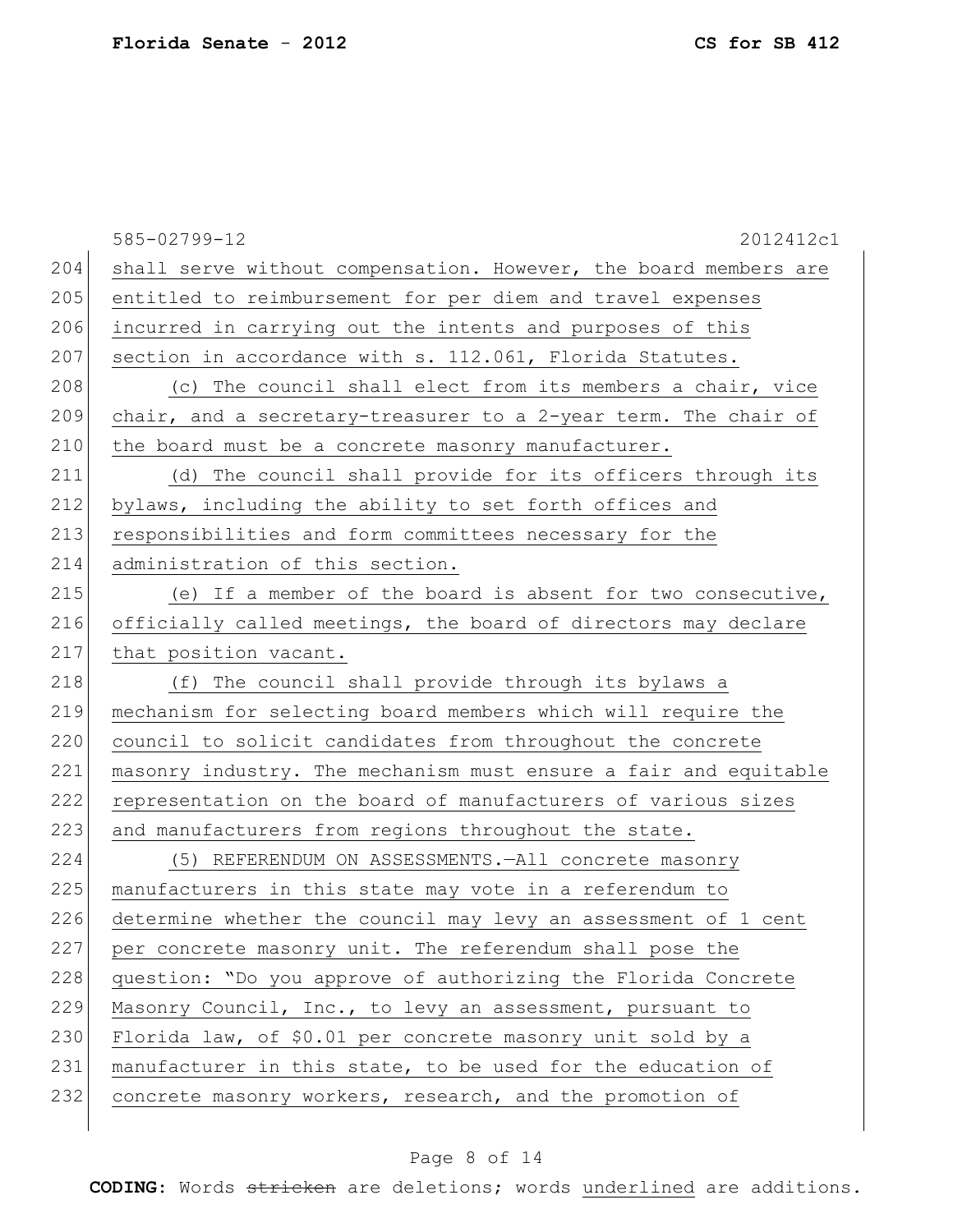|     | 2012412c1<br>585-02799-12                                        |
|-----|------------------------------------------------------------------|
| 233 | concrete masonry products?" The ballot provided to each          |
| 234 | manufacturer must be accompanied with a copy of this section.    |
| 235 | The duration of an authorization to levy the assessment may not  |
| 236 | exceed 5 years following the date of the approval of the levy    |
| 237 | unless reauthorized pursuant to subsection (11).                 |
| 238 | (a) A referendum held under this section must be conducted       |
| 239 | by the Bureau of Economic and Business Research at the           |
| 240 | University of Florida by secret ballot in a manner prescribed by |
| 241 | the council and approved by the commission. The council may      |
| 242 | solicit and accept contributions to fund costs incurred for the  |
| 243 | referendum.                                                      |
| 244 | (b) Notice of a referendum to be held under this section         |
| 245 | must be given by certified mail to each manufacturer at least 30 |
| 246 | days before the referendum is held.                              |
| 247 | (c) Each manufacturer is entitled to at least one vote plus      |
| 248 | one vote for every 10 machine cavities that are owned by the     |
| 249 | manufacturer and located in this state 90 days before the date   |
| 250 | of the referendum. However, a manufacturer may not have more     |
| 251 | than four votes. Proof of identification of the manufacturing of |
| 252 | concrete masonry products and of the number of machine cavities  |
| 253 | must be presented before voting.                                 |
| 254 | (d) A simple majority vote shall determine any issue that        |
| 255 | requires a referendum under this section                         |
| 256 | (6) ADMINISTRATIVE POWERS AND DUTIES OF THE COUNCIL.-            |
| 257 | (a) The council shall:                                           |
| 258 | 1. Receive and disburse funds, as prescribed elsewhere in        |
| 259 | this section, to be used in administering and implementing this  |
| 260 | section.                                                         |
| 261 | 2. Maintain a permanent record of its business proceedings.      |
|     |                                                                  |

# Page 9 of 14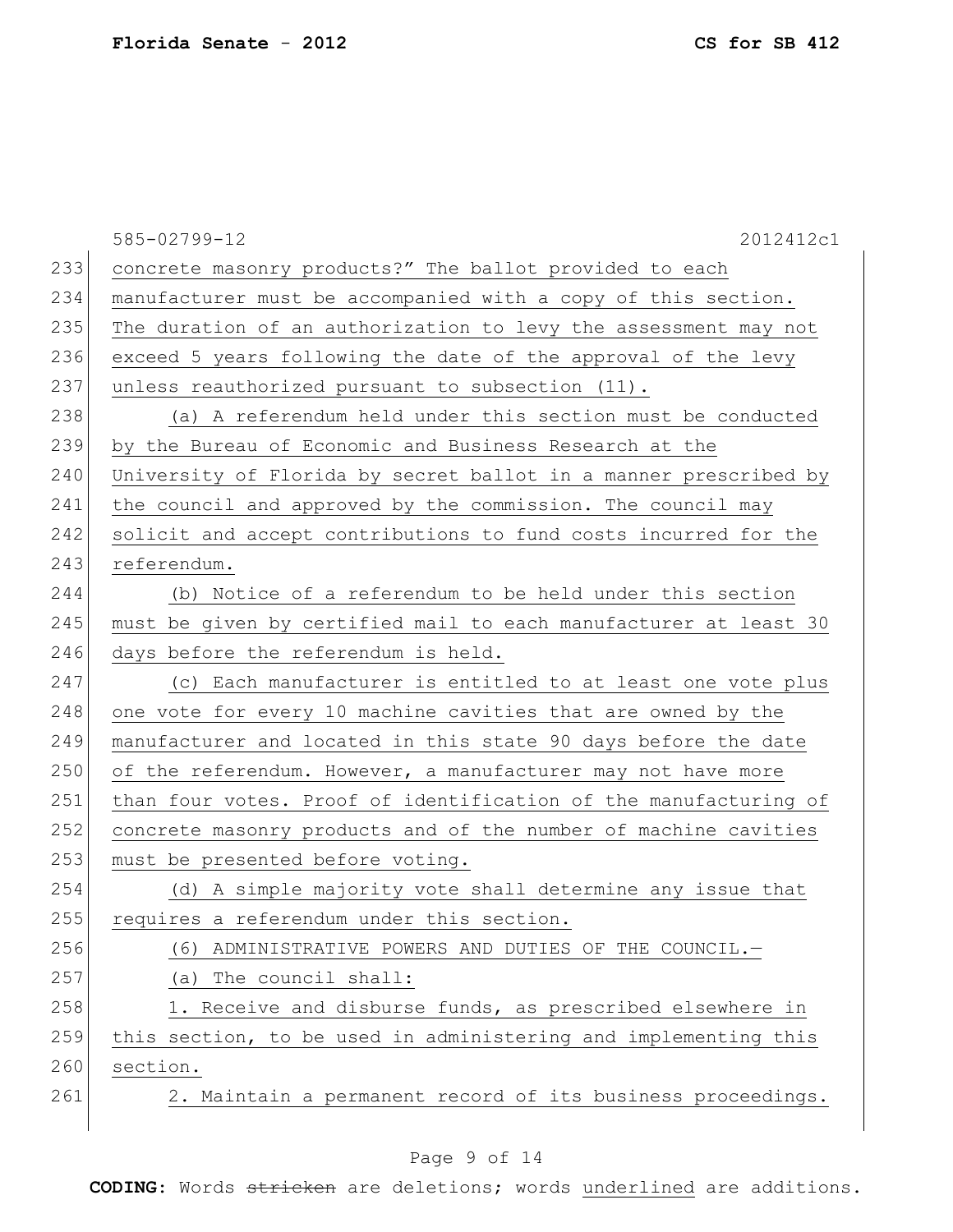585-02799-12 2012412c1 262 3. Maintain a permanent, detailed record of its financial 263 dealings. 264 4. Prepare, for review by the concrete masonry industry in 265 this state, periodic reports and an annual report for each 266 fiscal year of its activities, and file the annual report with 267 the commission. 268 5. Prepare, for review by the concrete masonry industry in 269 this state, periodic reports and an annual accounting for each 270 fiscal year of all receipts and expenditures, and retain a 271 certified public accountant for this purpose. 272 6. Appoint a licensed banking institution to serve as the 273 depository for program funds and handle disbursements of those 274 funds. 275 7. Maintain frequent communication with public officers at 276 the state and national levels, including the commission. 277 8. Maintain an office in this state. 278 (b) The council may: 279 1. Conduct or contract for scientific research with any 280 accredited university, college, or similar institution, and 281 enter into other contracts or agreements that will aid in 282 carrying out the purposes of this section, including contracts 283 for the purchase or acquisition of facilities or equipment 284 necessary to carry out the purposes of this section. 285 2. Disseminate reliable information benefiting the consumer 286 and the concrete masonry industry. 287 3. Provide to governmental bodies, on request, information 288 relating to subjects of concern to the concrete masonry 289 industry, and act jointly or in cooperation with the state or 290 Federal Government, and agencies thereof, in the development or

#### Page 10 of 14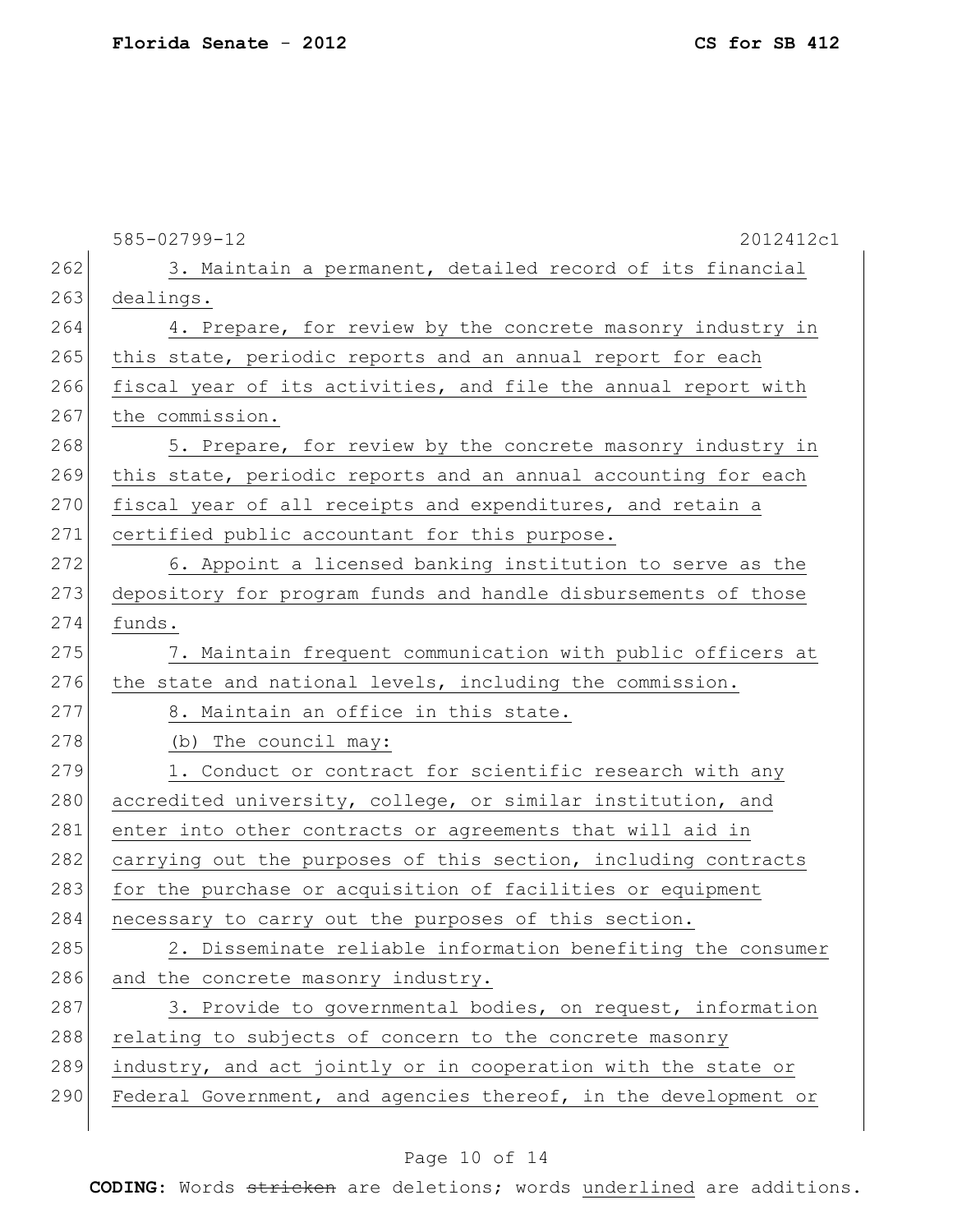|     | 585-02799-12<br>2012412c1                                        |
|-----|------------------------------------------------------------------|
| 291 | administration of programs that the council considers to be      |
| 292 | consistent with the objectives of this section.                  |
| 293 | 4. Sue and be sued as a council without individual               |
| 294 | liability of the members for acts of the council when acting     |
| 295 | within the scope of the powers of this section and in the manner |
| 296 | prescribed by the laws of this state.                            |
| 297 | 5. Borrow from licensed lending institutions money in            |
| 298 | amounts that are not cumulatively greater than 50 percent of the |
| 299 | council's anticipated annual income.                             |
| 300 | 6. Maintain a financial reserve for emergency use, the           |
| 301 | total of which must not exceed 50 percent of the council's       |
| 302 | anticipated annual income.                                       |
| 303 | 7. Appoint advisory groups composed of representatives from      |
| 304 | organizations, institutions, governments, or businesses related  |
| 305 | to or interested in the welfare of the concrete masonry industry |
| 306 | and the end-use consumer.                                        |
| 307 | 8. Employ subordinate officers and employees of the              |
| 308 | council, prescribe their duties, and fix their compensation and  |
| 309 | terms of employment.                                             |
| 310 | 9. Cooperate with any local, state, regional, or nationwide      |
| 311 | organization or agency engaged in work or activities consistent  |
| 312 | with the objectives of the program.                              |
| 313 | 10. Cause any duly authorized agent or representative to         |
| 314 | enter upon the premises of any market agency, market agent,      |
| 315 | collection agency, or manufacturer and examine or cause to be    |
| 316 | examined by the authorized agent only books, papers, and records |
| 317 | that deal with the payment of the assessment provided for in     |
| 318 | this section or with the enforcement of this section.            |
| 319 | 11. Do all other things necessary to further the intent of       |
|     |                                                                  |

# Page 11 of 14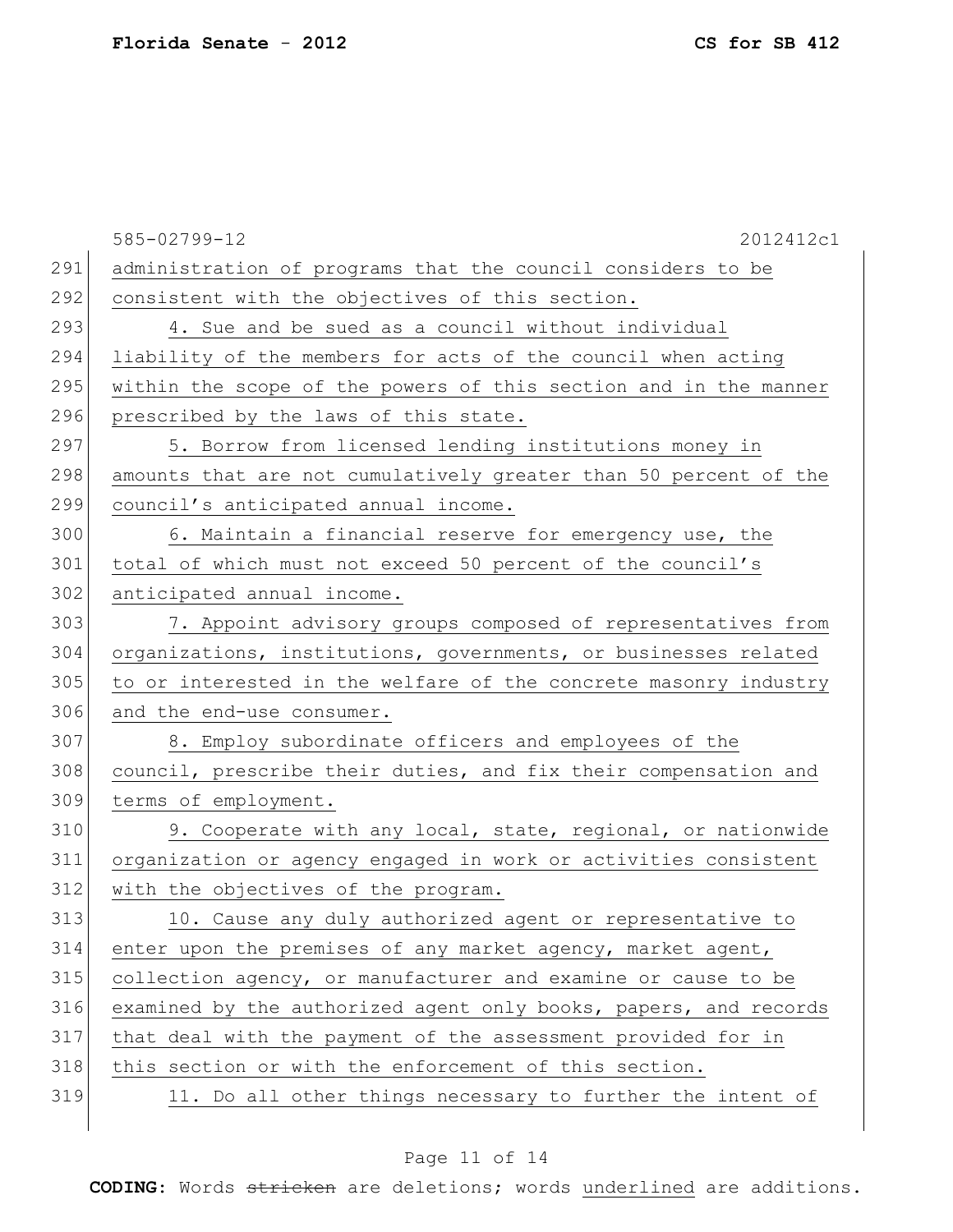|     | 2012412c1<br>585-02799-12                                        |
|-----|------------------------------------------------------------------|
| 320 | this section which are not prohibited by law.                    |
| 321 | (7) ACCEPTANCE OF GRANTS AND GIFTS. - The council may accept     |
| 322 | grants, donations, contributions, or gifts from any source if    |
| 323 | the use of such resources is not restricted in any manner that   |
| 324 | the council considers to be inconsistent with the objectives of  |
| 325 | this section.                                                    |
| 326 | (8) PAYMENTS TO ORGANIZATIONS.-                                  |
| 327 | (a) The council may make payments to other organizations         |
| 328 | for work or services performed which are consistent with the     |
| 329 | objectives of the program.                                       |
| 330 | (b) Before making payments described in this subsection,         |
| 331 | the council must secure a written agreement that the             |
| 332 | organization receiving payment will:                             |
| 333 | 1. Furnish at least annually, or more frequently on request      |
| 334 | of the council, written or printed reports of program activities |
| 335 | and reports of financial data that are relative to the council's |
| 336 | funding of such activities; and                                  |
| 337 | 2. Agree to have appropriate representatives attend              |
| 338 | business meetings of the council as reasonably requested by the  |
| 339 | chair of the council.                                            |
| 340 | (c) The council may require adequate proof of security           |
| 341 | bonding on the payments to any individual, business, or other    |
| 342 | organization.                                                    |
| 343 | (9) COLLECTION OF MONEYS AT TIME OF SALE.-                       |
| 344 | (a) Each manufacturer shall assess from the purchaser, at        |
| 345 | the time of sale by the manufacturer, the assessment levied by   |
| 346 | the council. The amount of the assessment must be separately     |
| 347 | stated on all receipts, invoices, or other evidence of sale as   |
| 348 | the "Florida Building Sustainability Fee."                       |
|     |                                                                  |

# Page 12 of 14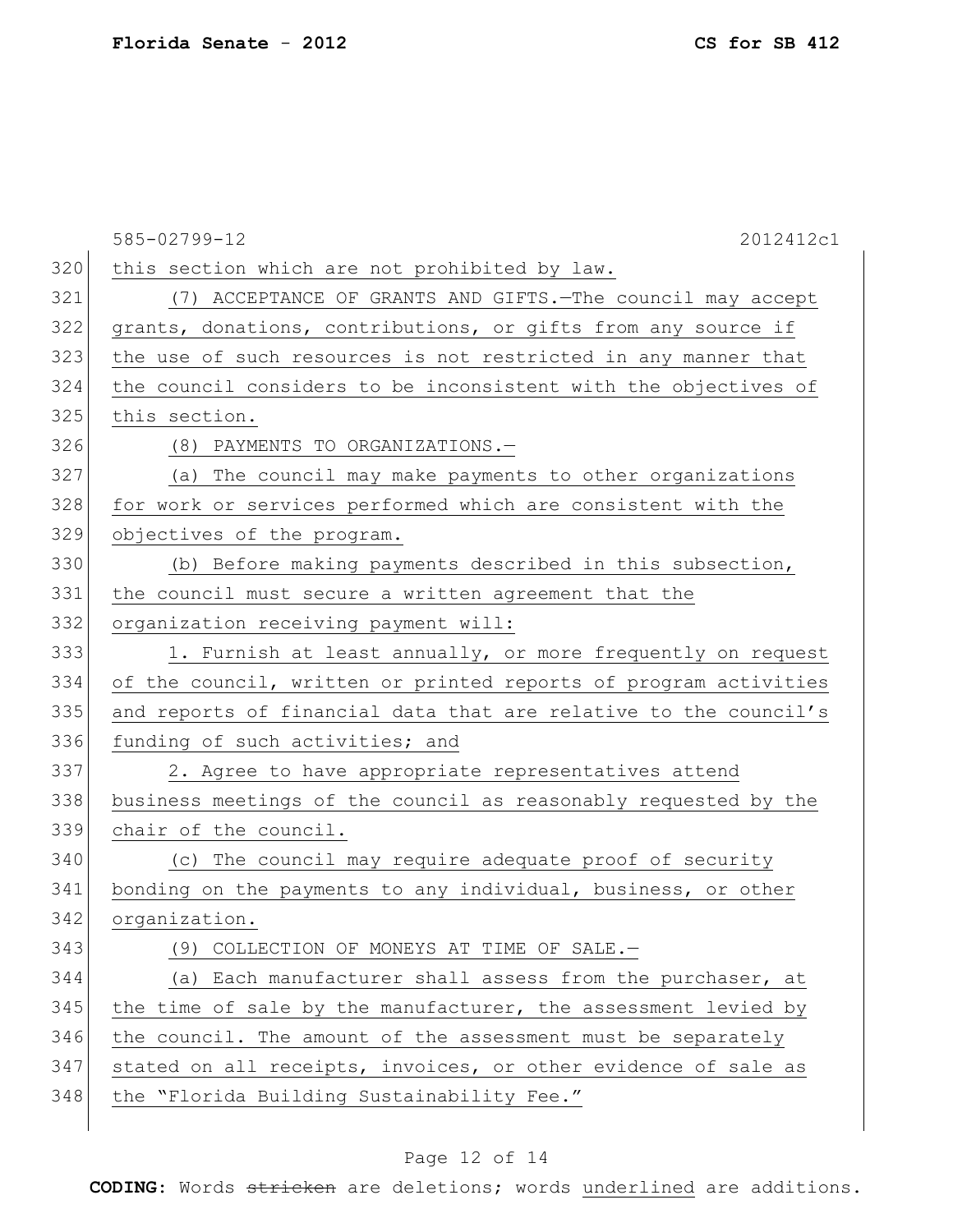|     | 585-02799-12<br>2012412c1                                        |
|-----|------------------------------------------------------------------|
| 349 | (b) The manufacturer shall collect all such moneys and           |
| 350 | forward them quarterly to the council, and the council shall     |
| 351 | provide appropriate business forms for the convenience of the    |
| 352 | collecting agent in executing this duty.                         |
| 353 | (c) The council shall maintain within its financial records      |
| 354 | a separate accounting of all moneys received under this          |
| 355 | subsection. The council shall provide for an annual financial    |
| 356 | audit of its accounts and records to be conducted by an          |
| 357 | independent certified public accountant pursuant to rules        |
| 358 | adopted by the Auditor General under s. 11.45, Florida Statutes. |
| 359 | (d) The assessment is due and payable upon the sale of           |
| 360 | concrete masonry units that are produced in this state,          |
| 361 | regardless of the location of the purchaser. The assessment      |
| 362 | constitutes a personal debt of the manufacturer of concrete      |
| 363 | masonry units who collects the assessment or who otherwise owes  |
| 364 | the assessment. If a manufacturer fails to remit any properly    |
| 365 | due assessment, the council may bring a civil action against the |
| 366 | manufacturer in the circuit court of any county for the          |
| 367 | collection thereof, and may add a penalty in the amount of 10    |
| 368 | percent of the assessment owed, the cost of enforcing the        |
| 369 | collection of the assessment, court costs, and reasonable        |
| 370 | attorney's fees. The action shall be tried and judgment rendered |
| 371 | as in any other cause of action for debts due and payable. All   |
| 372 | assessments, penalties, and enforcement costs are due and        |
| 373 | payable to the council.                                          |
| 374 | (10) VOTE ON CONTINUING THE ASSESSMENT. - Upon the delivery      |
| 375 | by certified mail to the council of petitions that represent at  |
| 376 | least 25 percent of the votes allocated under subsection (5) and |
| 377 | that ask, "Shall the assessment authorized by the Concrete       |

# Page 13 of 14